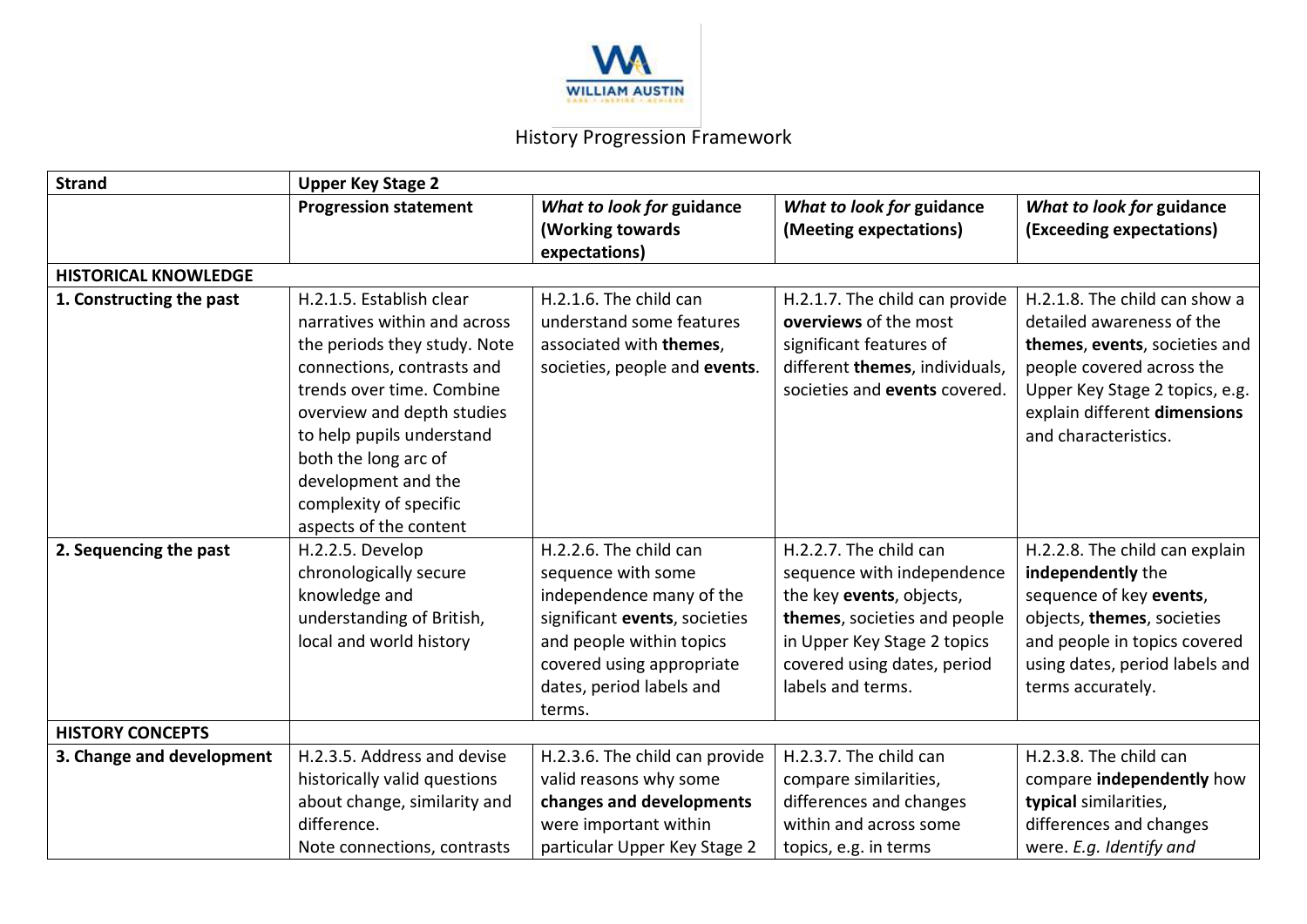

## History Progression Framework

|                              | and trends over time.        | topics.                        | of importance, progress or     | explain whether some           |  |  |  |
|------------------------------|------------------------------|--------------------------------|--------------------------------|--------------------------------|--|--|--|
|                              |                              |                                | the type and nature of the     | developments in                |  |  |  |
|                              |                              |                                | change.                        | communication were             |  |  |  |
|                              |                              |                                |                                | exceptional developments or    |  |  |  |
|                              |                              |                                |                                | commonplace everywhere at      |  |  |  |
|                              |                              |                                |                                | the time.                      |  |  |  |
| 4. Cause and effect          | H.2.4.5. Address and devise  | H.2.4.6. The child can place   | H.2.4.7. The child can explain | H.2.4.8. The child can         |  |  |  |
|                              | historically valid questions | several valid causes and       | the role and significance of   | comment independently on       |  |  |  |
|                              | about cause.                 | effects in an order of         | different causes and effects   | the different types of causes  |  |  |  |
|                              |                              | importance relating to events  | of a range of events and       | and effects for most of the    |  |  |  |
|                              |                              | and developments.              | developments.                  | events covered, including      |  |  |  |
|                              |                              |                                |                                | longer- and shorter-term       |  |  |  |
|                              |                              |                                |                                | aspects.                       |  |  |  |
|                              |                              |                                |                                |                                |  |  |  |
| 5. Significance and          | H.2.5.2. Understand how our  | H.2.5.3.b. The child can       | H.2.5.4.b. The child can       | H.2.5.5.b. The child can       |  |  |  |
| interpretations              | knowledge of the             | provide a reason why two       | comment on a range of          | explain historical situations, |  |  |  |
|                              | past is constructed from a   | accounts of the same event     | possible reasons for           | events, developments and       |  |  |  |
|                              | range of sources.            | might differ.                  | differences in a number of     | individuals from more than     |  |  |  |
|                              |                              |                                | accounts.                      | one viewpoint.                 |  |  |  |
|                              | H.2.5.6. Understand how our  | H.2.5.7.b. The child can       | H.2.5.8.b. The child can       | H.2.5.9.b. The child can       |  |  |  |
|                              | knowledge of the past is     | identify different             | explain how and why it is      | understand and explain the     |  |  |  |
|                              | constructed from a range of  | interpretations for events,    | possible to have different     | nature and reasons for         |  |  |  |
|                              | sources.                     | developments and people        | interpretations of the same    | different interpretations in a |  |  |  |
|                              |                              | covered in a range of Upper    | event or person.               | range of topics.               |  |  |  |
|                              |                              | Key Stage 2 topics.            |                                |                                |  |  |  |
| <b>HISTORICAL ENQUIRY</b>    |                              |                                |                                |                                |  |  |  |
| 6. Planning and carrying out | H.2.6.5. Construct informed  | H.2.6.6. The child can reach a | H.2.6.7. The child can reach a | H.2.6.8. The child can plan    |  |  |  |
| a historical                 | responses that involve       | valid conclusion based on      | valid and substantiated        | and produce quality            |  |  |  |
| enquiry                      | thoughtful selection and     | devising and answering         | conclusion to an               | responses to a wide range of   |  |  |  |
|                              | organisation.                | questions relating to a        | independently planned and      | historical enquiries           |  |  |  |